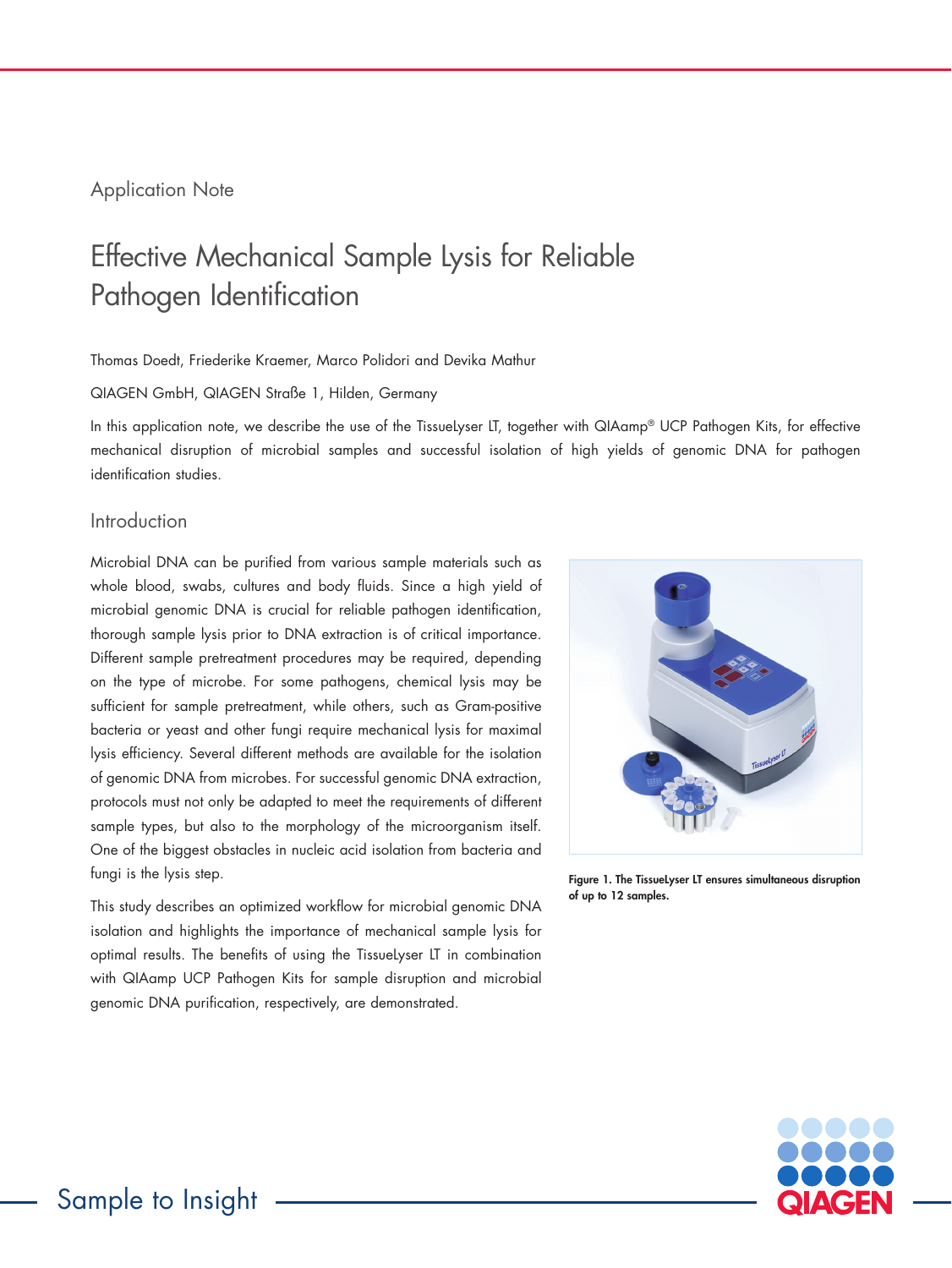



Figure 2. High yield of microbial DNA through efficient cell lysis. Cotton swabs or whole blood samples were spiked with a mixture of cells from the indicated microbes. DNA isolation was performed using the QIAamp UCP Pathogen Mini Kit with or without prelysis prior to DNA isolation. The QIAamp UCP Pathogen Mini Kit, when used in combination with Pathogen Lysis Tubes and the TissueLyser LT, resulted in efficient cell lysis, leading to high yields of microbial DNA, as demonstrated by the low  $\mathsf{C}_\mathsf{\tau}$  values in real-time PCR assays.



Figure 3. Efficient lysis of microbial cells and higher DNA yield due to mechanical disruption. Whole blood was spiked with purified DNA from Streptococcus pyogenes and with viable cells from Staphylococcus haemolyticus. Half the samples were mechanically lysed using Pathogen Lysis Tubes and the TissueLyser LT and the other half of the samples were not subjected to mechanical disruption. Microbial DNA from the spiked blood was then purified using the QIAamp UCP PurePathogen Blood Kit. Mechanical disruption of samples ensured efficient cell lysis, resulting in high yields of microbial DNA, as demonstrated by the low  $\mathsf{C}_\mathsf{\scriptscriptstyle{T}}$  values in real-time PCR assays.

# Materials and methods

Sample disruption was achieved using Pathogen Lysis Tubes (Pathogen Lysis Tubes L for blood samples and Pathogen Lysis Tubes S for swabs) and the TissueLyser LT (Figure 1), according to the manufacturer's instructions. Microbial DNA was isolated using the QIAamp UCP Pathogen Mini Kit, the QIAamp UCP PurePathogen Blood Kit or the QIAamp DNA Mini Kit, according to the protocols described in the respective kit handbooks.

### Pathogen DNA purification from swabs or 400 µl blood

Cotton swabs or whole blood samples were spiked with a mixture of *Streptococcus pyogenes*, *Staphylococcus haemolyticus*, and *Candida albicans* cells. Pathogen DNA was purified using either the QIAamp UCP Pathogen Mini Kit alone or in combination with Pathogen Lysis Tubes (S or L) and the TissueLyser LT. Purified DNA was quantified by performing species-specific, in-house real-time PCR assays.

## Evaluating the effect of mechanical sample lysis on pathogen DNA recovery

Whole blood was spiked with purified DNA from *Streptococcus pyogenes* and with viable cells from *Staphylococcus haemolyticus*. While the first half of the samples were mechanically lysed using the Pathogen Lysis Tubes provided with the kit and the TissueLyser LT, the second half of the samples were not. Microbial DNA from 8 ml of the spiked blood was then purified in six replicates using the QIAamp UCP PurePathogen Blood Kit, according to the protocol described in the kit handbook. Eluates were analyzed by performing in-house real-time PCR assays specific for *S. pyogenes* and *S. haemolyticus*.

## Purification of bacterial DNA from culture

DNA from *Escherichia coli*, *Bacillus subtilis* and *Streptococcus pyogenes* was purified from various volumes (0.1 ml, 0.4 ml and 1.6 ml) of overnight cultures using either the QIAamp DNA Mini Kit or the QIAamp UCP Pathogen Mini Kit, alone, or in combination with Pathogen Lysis Tubes and the TissueLyser LT. For analysis, 10 µl of the purified DNA was run on a 1% TAE agarose gel.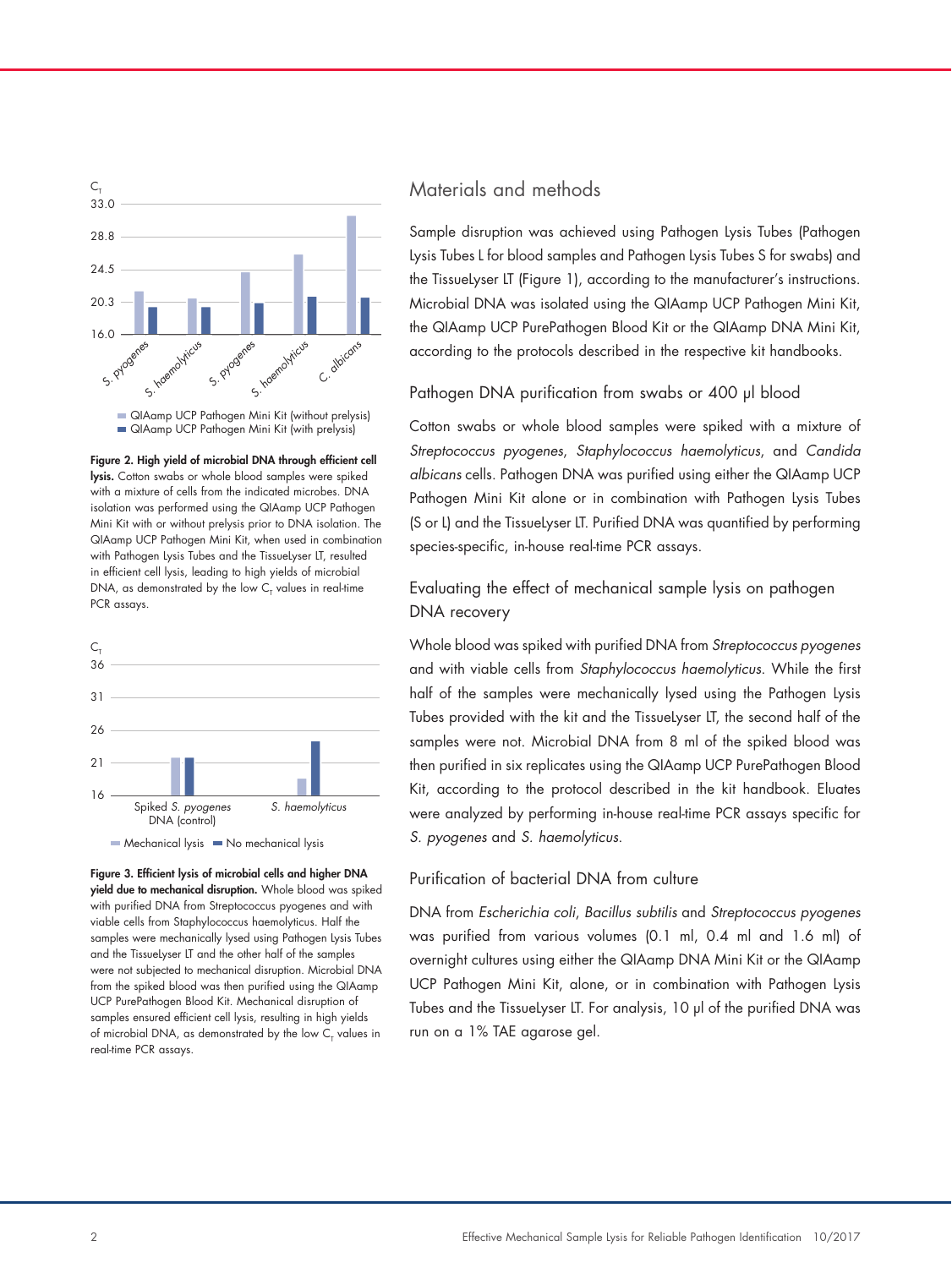## Results

The results of this study demonstrate the importance of mechanical disruption of samples for effective lysis prior to microbial DNA purification (Figures 2–4).

Efficient sample lysis leads to high yields of DNA – crucial for reliable pathogen identification

Pathogen identification studies require high yields of microbial DNA for successful analysis. The yields of microbial DNA achieved are influenced by the efficiency of sample disruption and cell lysis prior to DNA extraction. Our results demonstrate the effectiveness of using the TissueLyser LT in combination with QIAamp UCP Pathogen Kits for optimal microbial DNA purification and reliable pathogen identification (Figures 2–4). Together, these products provide a complete solution for efficient lysis of bacteria, yeast or other fungi, and for successful purification of nucleic acids from whole blood or other sample types – enabling reliable pathogen identification.



Figure 4. Mechanical lysis ensures high yields of microbial DNA. Bacterial DNA from the indicated volumes of bacterial overnight cultures was purified using either the QIAamp DNA Mini Kit or the QIAamp UCP Pathogen Mini Kit, alone, or in combination with Pathogen Lysis Tubes and the TissueLyser LT. High yields were achieved for samples that were subjected to mechanical disruption. The highest yield of microbial DNA was achieved when using the QIAamp UCP Pathogen Mini Kit in combination with Pathogen Lysis Tubes and the TissueLyser LT. M: marker.